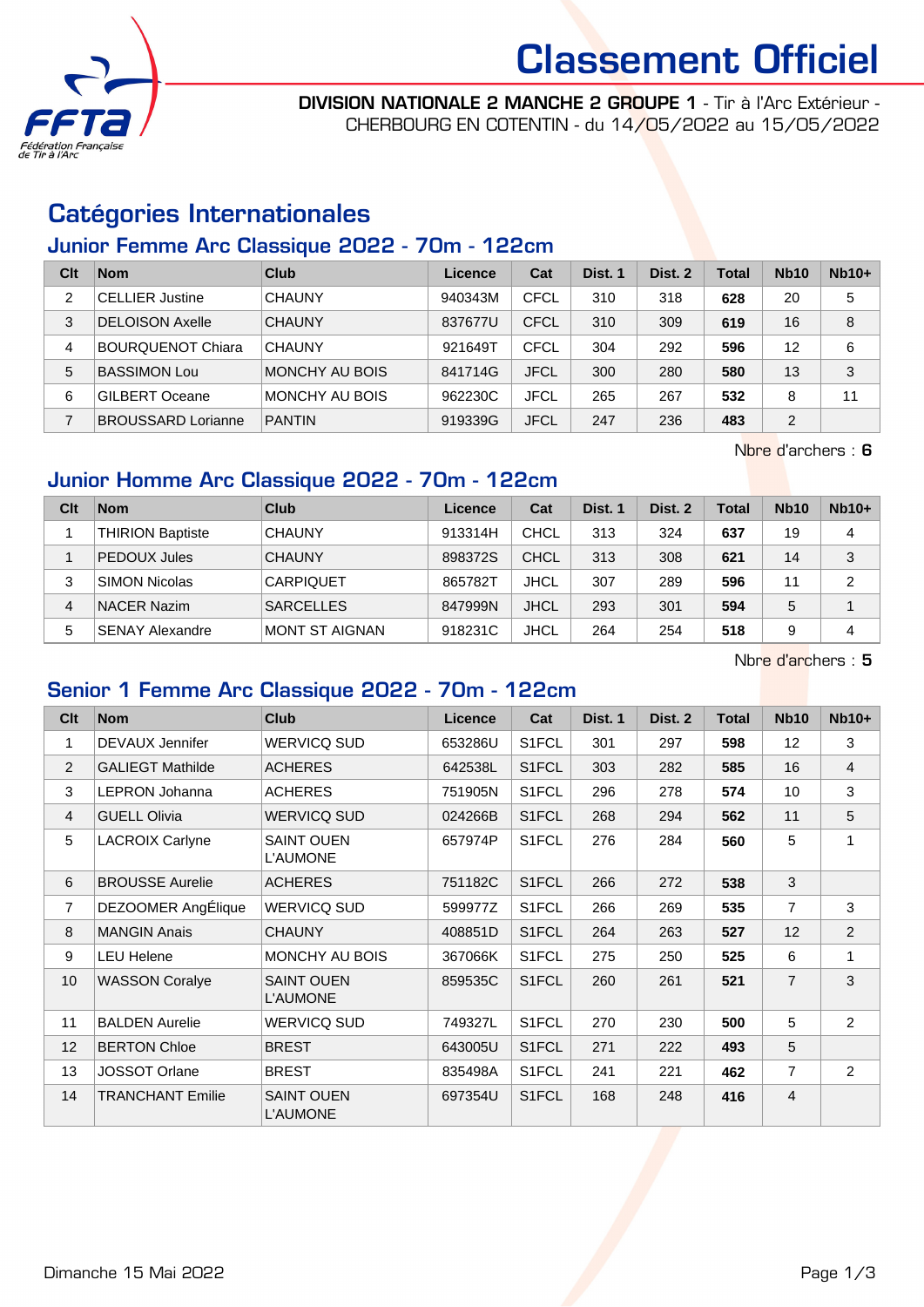

## Classement Officiel

DIVISION NATIONALE 2 MANCHE 2 GROUPE 1 - Tir à l'Arc Extérieur - CHERBOURG EN COTENTIN - du 14/05/2022 au 15/05/2022

#### Senior 1 Femme Arc Classique 2022 - 70m - 122cm (Suite)

| Cit                   | <b>Nom</b>        | Club     | Licence | <b>Take</b><br>⊍ના | Dist. | Dist. | <b>Total</b> | <b>Nb10</b> | $Nb10+$ |
|-----------------------|-------------------|----------|---------|--------------------|-------|-------|--------------|-------------|---------|
| $\overline{ }$<br>כ ו | CADET<br>⊺Justine | ' PANTIN | 980816E | S1ET<br>۱۱ ت<br>◡∟ | 200   | 210   | 410          |             |         |

Nbre d'archers : 15

#### Senior 1 Homme Arc Classique 2022 - 70m - 122cm

| Clt            | <b>Nom</b>               | <b>Club</b>                            | Licence | Cat                | Dist. 1 | Dist. 2 | Total | <b>Nb10</b>    | $Nb10+$        |
|----------------|--------------------------|----------------------------------------|---------|--------------------|---------|---------|-------|----------------|----------------|
| 1              | <b>FRIN Alexis</b>       | <b>LIFFRE</b>                          | 400965G | S1HCL              | 314     | 330     | 644   | 23             | $\overline{4}$ |
| $\overline{2}$ | <b>HERENT Vincent</b>    | <b>MONT ST AIGNAN</b>                  | 686765J | S1HCL              | 306     | 317     | 623   | 20             | 5              |
| $\overline{2}$ | <b>FAUDEMER Leo</b>      | <b>CHERBOURG EN</b><br><b>COTENTIN</b> | 813172H | S <sub>1</sub> HCL | 307     | 301     | 608   | 21             | 5              |
| 3              | <b>WOZNIOK Antoine</b>   | <b>TINTENIAC</b>                       | 977092G | S <sub>1</sub> HCL | 309     | 311     | 620   | 13             | $\overline{4}$ |
| 4              | <b>CHAINIER Alexis</b>   | PETIT COURONNE                         | 821365N | S1HCL              | 311     | 306     | 617   | 12             | 1              |
| 5              | <b>PIQUET Romain</b>     | <b>MONT ST AIGNAN</b>                  | 435143G | S <sub>1</sub> HCL | 303     | 306     | 609   | 13             | 3              |
| 6              | <b>SEMPERE Yohann</b>    | <b>LIFFRE</b>                          | 957999D | S <sub>1</sub> HCL | 305     | 298     | 603   | 17             | 5              |
| $\overline{7}$ | <b>FESSARD Mickael</b>   | PETIT COURONNE                         | 458559J | S <sub>1</sub> HCL | 306     | 297     | 603   | 11             | 3              |
| 8              | <b>GICQUEL Matthieu</b>  | <b>TINTENIAC</b>                       | 467556N | S1HCL              | 300     | 302     | 602   | 9              | $\overline{2}$ |
| 9              | <b>DUPONT Alexis</b>     | <b>CHERBOURG EN</b><br><b>COTENTIN</b> | 723990W | S <sub>1</sub> HCL | 301     | 298     | 599   | 13             | $\mathbf{3}$   |
| 10             | <b>RAMBLIERE Antoine</b> | <b>SARCELLES</b>                       | 390296K | S <sub>1</sub> HCL | 297     | 300     | 597   | 15             | 3              |
| 11             | <b>ELET Sebastien</b>    | <b>MONT ST AIGNAN</b>                  | 889446P | S <sub>1</sub> HCL | 292     | 289     | 581   | 10             | 3              |
| 12             | POISSON Joris            | <b>CARPIQUET</b>                       | 792883E | S1HCL              | 304     | 274     | 578   | 10             | 21             |
| 13             | <b>LE VIAVANT Gwen</b>   | <b>TINTENIAC</b>                       | 771513B | S <sub>1</sub> HCL | 277     | 279     | 556   | 8              | $\overline{4}$ |
| 14             | QUIROGA Mickael          | <b>SARCELLES</b>                       | 648802V | S1HCL              | 282     | 273     | 555   | 9              | 1              |
| 15             | <b>GUITTON Alois</b>     | <b>TINTENIAC</b>                       | 718911A | S1HCL              | 274     | 274     | 548   | 5              | $\mathbf{3}$   |
| 16             | <b>MADEC Cyrille</b>     | <b>LIFFRE</b>                          | 859547R | S1HCL              | 270     | 272     | 542   | $\overline{7}$ | $\overline{2}$ |
| 17             | <b>FERRE Alexandre</b>   | <b>CARPIQUET</b>                       | 429635V | S <sub>1</sub> HCL | 275     | 247     | 522   | 8              | 2              |

Nbre d'archers : 18

#### Senior 2 Femme Arc Classique 2022 - 70m - 122cm

| Clt            | <b>Nom</b>                       | Club             | Licence | Cat                | Dist. 1 | Dist. 2 | Total | <b>Nb10</b>    | $Nb10+$        |
|----------------|----------------------------------|------------------|---------|--------------------|---------|---------|-------|----------------|----------------|
|                | <b>GIACONE Delphine</b>          | <b>BREST</b>     | 726779C | S <sub>2</sub> FCL | 284     | 282     | 566   |                |                |
| $\overline{2}$ | <b>BOURDONNEAU</b><br>Frederique | AULNAY SOUS BOIS | 323071P | S <sub>2</sub> FCL | 268     | 291     | 559   | 6              | 3              |
| 3              | <b>MILLON Sandrine</b>           | <b>PANTIN</b>    | 732601F | S <sub>2</sub> FCL | 244     | 263     | 507   | 5              | $\overline{2}$ |
| 4              | <b>LE LEVIER Genevieve</b>       | <b>BREST</b>     | 710937H | S <sub>2</sub> FCL | 242     | 261     | 503   | $\overline{4}$ | 1              |
| 5              | <b>ABADIE Nathalie</b>           | AULNAY SOUS BOIS | 968498R | S <sub>2</sub> FCL | 213     | 237     | 450   | $\overline{4}$ | $\overline{2}$ |
| 6              | <b>GERARDIN Veronique</b>        | AULNAY SOUS BOIS | 847074H | S <sub>2</sub> FCL | 204     | 220     | 424   | 3              | 1              |